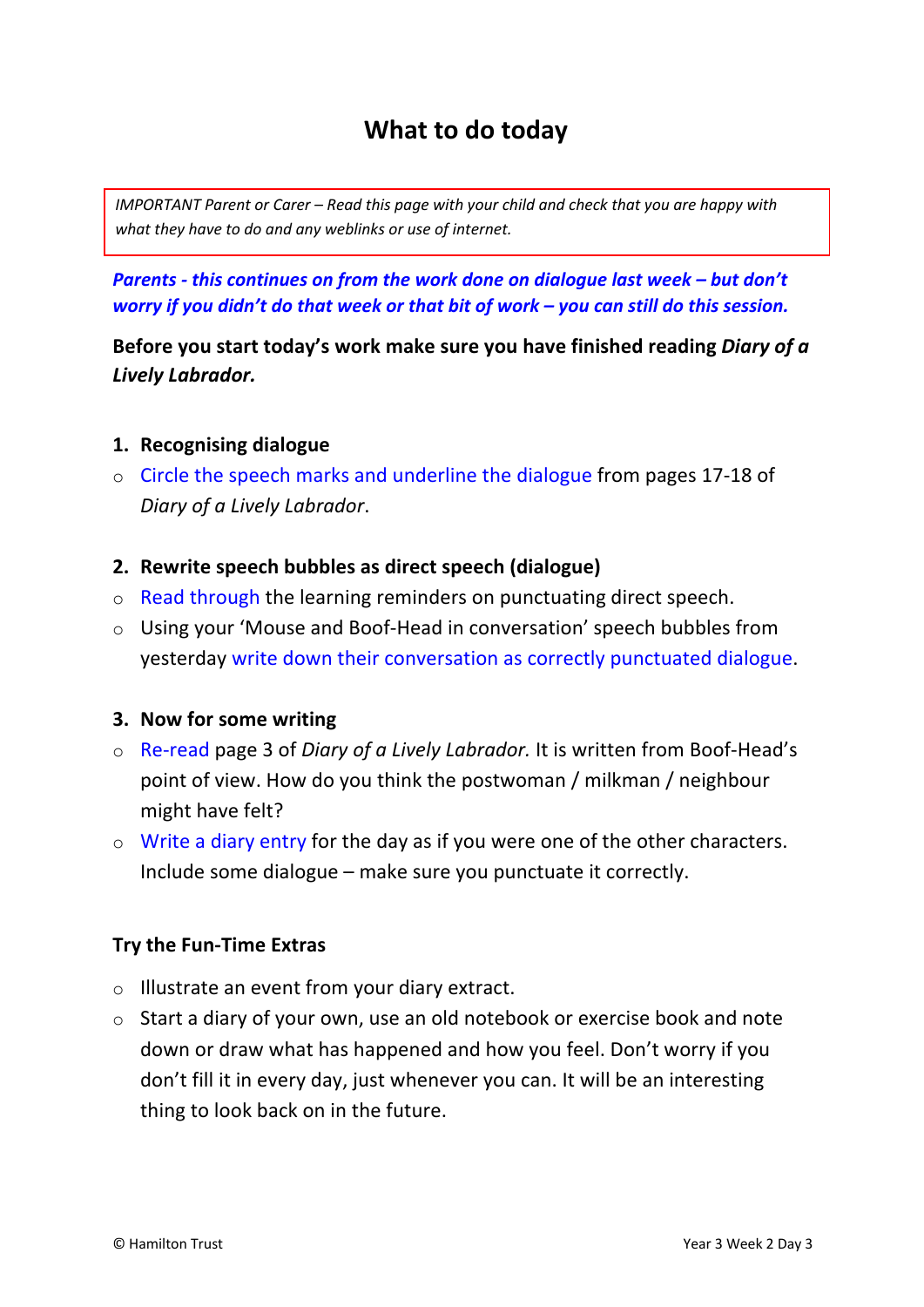## **Text from Pages 17-18 of** *Diary of a Lively Labrador*

Circle the speech marks and highlight or underline the direct speech (the bit the person actually says). Use a different colour for each speaker.

### **MONDAY**

Not a good morning. Bounced on the postwoman and the milkman and then, when the paper boy skidded on his bike to avoid me, he ran into the hedge and I got the blame! How unfair is that?

So there I was back in the 'toilet-prison'.

Mouse came to see me, running along the pipes as usual.

"I have had an idea," he told me excitedly, "about your bouncing problem." "Really?" I replied. I was quite depressed about the whole thing and almost resigned to spending the rest of my life in the toilet!

"Yep," he said, "but it has to be OUR secret!"

And then he started to whisper. As I listened, I first started to smile and then to laugh big, woofy dog laughs.

The Princess came and let me out of the toilet. Perhaps she thought I was barking!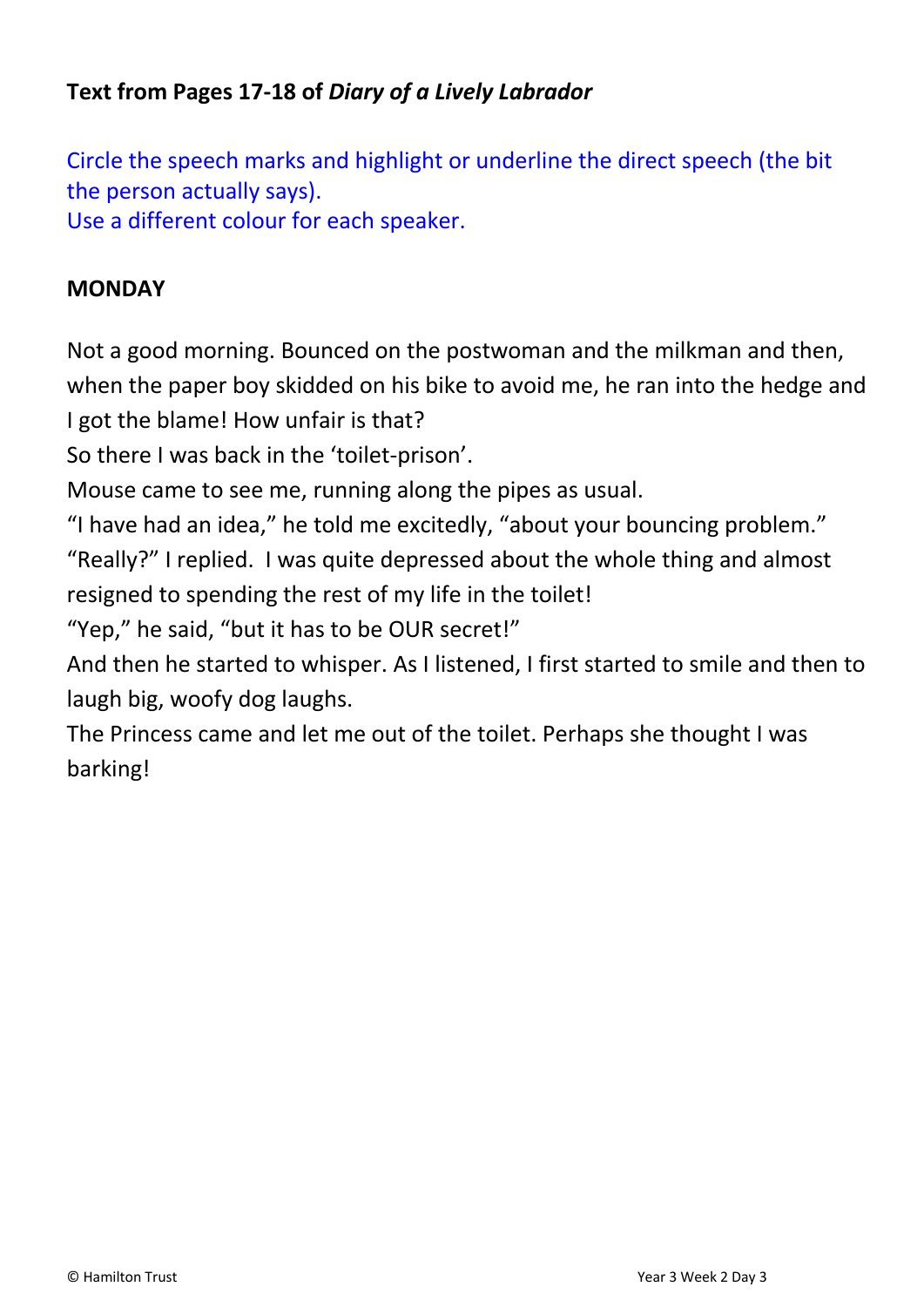### **Learning Reminder Punctuating Direct Speech**

### **Punctuating Speech** - capital letters open direct speech

Direct speech begins with a capital letter, even if it is in the middle of a sentence.

Boof-Head explained, "I am always jumping up on people." Mouse replied, "That is a quite a problem!"



It is the beginning of the speaker's sentence so a capital letter is used.

### **Punctuating Speech - commas separate clauses**

Direct speech and reporting clauses are usually separated by a comma.

"I will try to stop jumping at the postwoman," sighed Boof-Head.

Mouse smiled, "That sounds like a good idea."



The comma is placed at the end of the first clause. The speech marks follow the comma.





Now re-write your speech bubbles from yesterday as correctly punctuated dialogue.